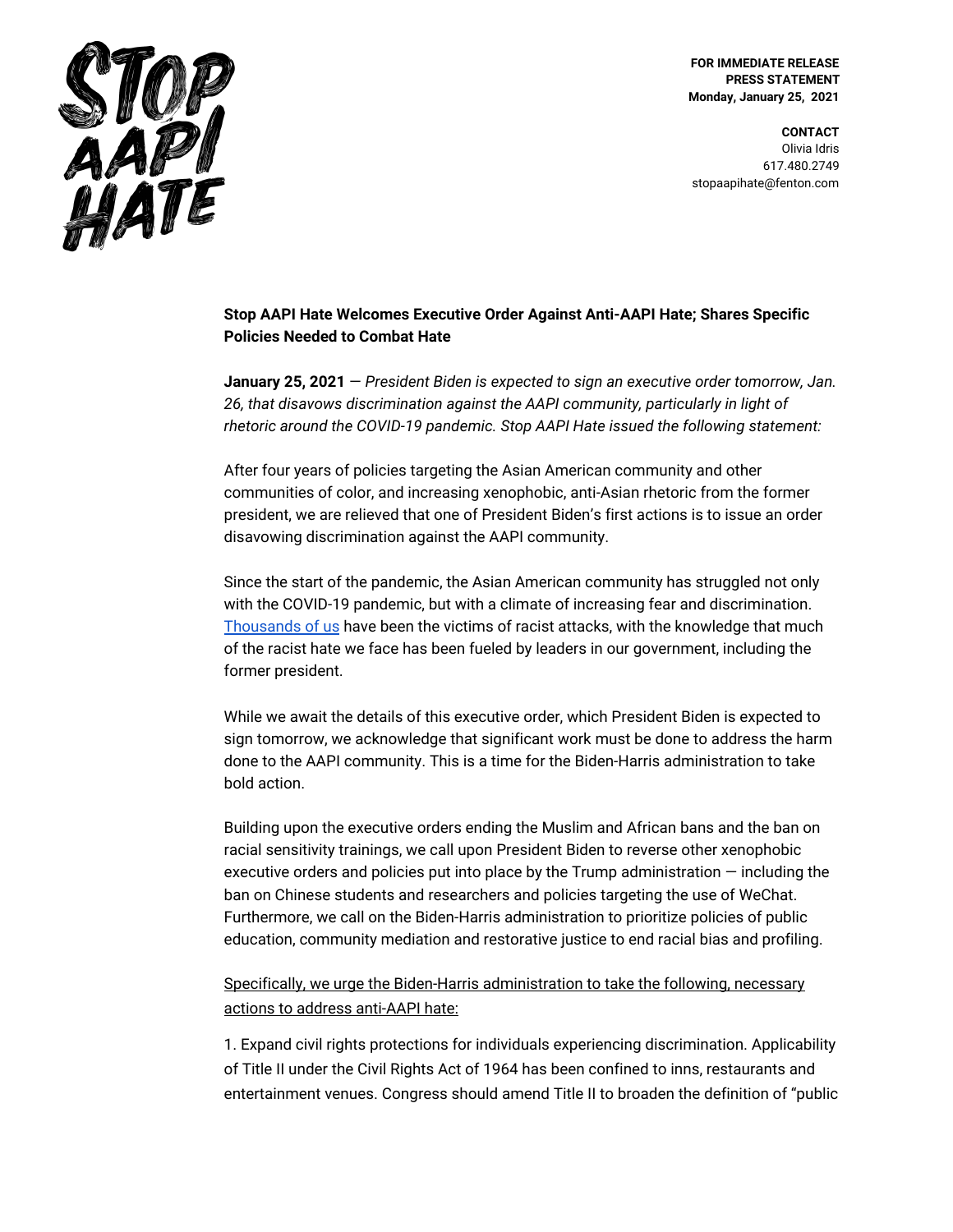accommodations" to include more businesses like retail outlets, including grocery stores, pharmacies and big box stores and public transportation, all places where AAPIs report being discriminated against. Additionally, Congress should extend the rights afforded under Title II beyond those discriminated against based upon "race, color, religion or national origin" to those experiencing bias because of gender, disability, ethnicity and sexual orientation.

2. Ensure passage of the Jabara-Heyers NO HATE Act. In addition to closing gaps in law enforcement's investigation and reporting of hate crimes, the Jabara-Heyers NO HATE Act addresses a foremost challenge in the fight against anti-AAPI discrimination, which is the lack of resources and assistance by state and local agencies as well as legal services providers. The Act would take a step toward rectifying this problem by establishing federally-funded, state-run hotlines dedicated to receiving reports of hate crimes and other incidents of anti-AAPI discrimination while providing victims with guidance on which law enforcement officials and community services groups to contact for further help. Additionally, the Act would improve full and accurate reporting by providing grants to states and local governments to train public employees on how to recognize and properly classify hate crimes and report them to the FBI's National Incident-Reporting System. Finally, the NO HATE Act proposes funding to help states and local governments establish liaisons with community-based organizations and conduct public meetings and forums for discussing hate crimes and the resources available to victims.

3. Direct the U.S. Attorney General to investigate and initiate civil actions on anti-AAPI hate. Title II depends on individuals who have suffered the harm of discrimination to initiate lawsuits, which can be costly and prolonged, especially for marginalized communities without easy access to legal assistance. Title II adds to this burden on plaintiffs by making injunctive relief the sole remedy for a violation. Empowering the attorney general to initiate civil actions against any person or entity engaged in discriminatory practices in places of public accommodation would send an important signal to AAPI communities and could serve to prevent such practices moving forward.

4. Direct the US Civil Rights Commission to implement fully its May 2020 recommendations, including funding community outreach, conducting trainings, and enforcing civil rights protections. The commission should also host public hearings on anti-Asian American hate. The U.S. Civil Rights Commission in May 2020 issued recommendations to secure non-discrimination during COVID-19 and, specifically, to address anti-Asian racism. These recommendations included directing all federal civil rights offices to enforce civil rights violations and ordering the federal government to communicate it will protect all Americans regardless of race, national origin, or other protected characteristics. Further, this document urged offices to "use all tools at its disposal," such as outreach, public education, and technical assistance, as well as to increase grants and training to address bias motivated incidents. We endorse this directive and recommend national public hearings to amplify the government's